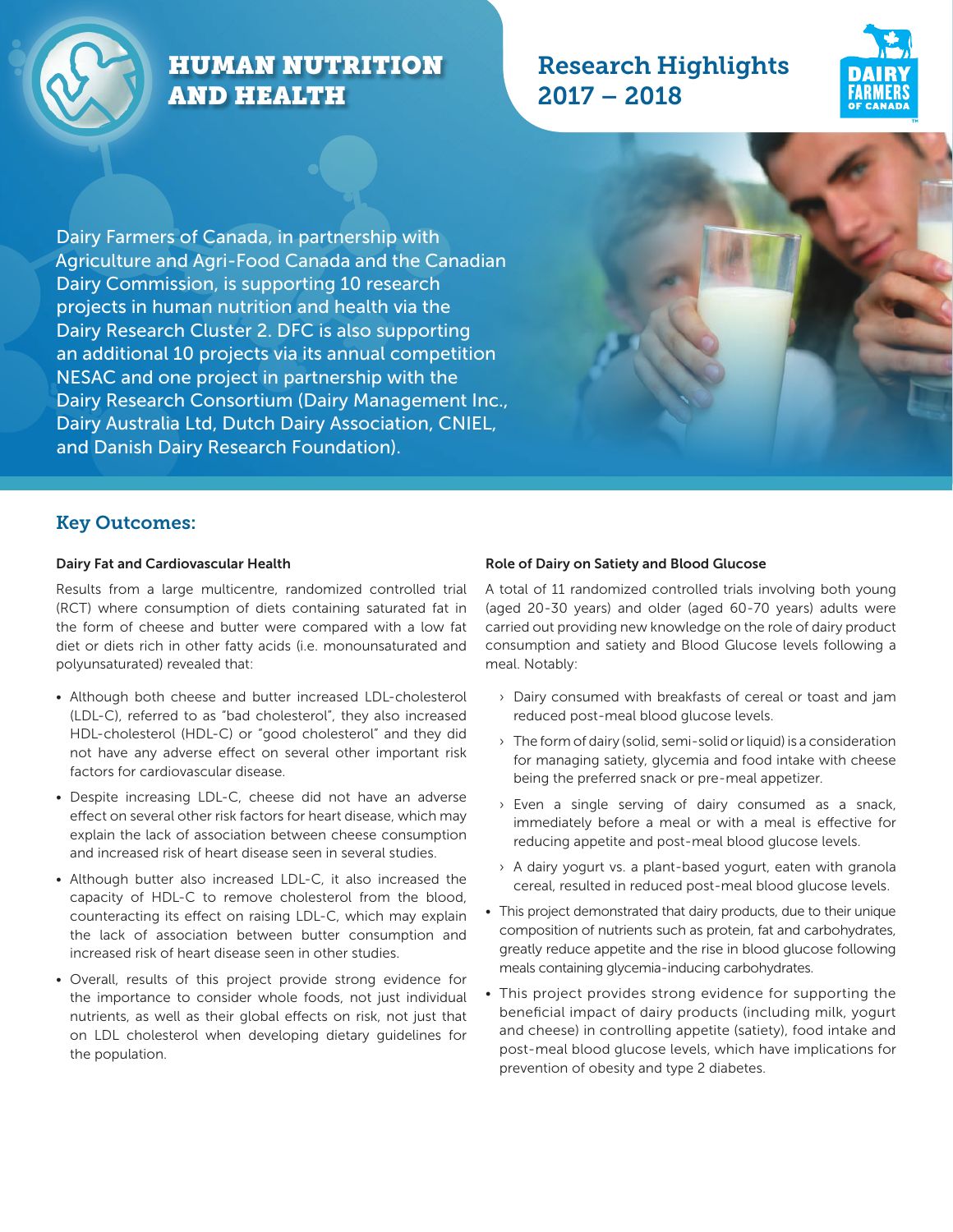#### Role of Dairy and Type 2 Diabetes

Using data from four prospective cohort studies, this project investigated whether fatty acids in dairy have a role in reducing the risk of developing type 2 diabetes (T2D) via reducing risk factors such as insulin resistance, poor insulin secretion and inflammation.

- Higher levels of fatty acids derived from dairy consumption reduced risk for developing T2D by reducing inflammation and improving insulin secretion and insulin sensitivity.
- Strong mechanistic evidence was provided for the beneficial role of dairy consumption and dairy fat, in reducing the risk of developing T2D as seen in several studies.

#### Role of Dairy and Metabolic Syndrome

New evidence on the role of dairy and Metabolic Syndrome (MetS) in Canadians aged 12-79 years:

- Prevalence of MetS was 17%, with adolescents having the lowest prevalence (3.5%). Abdominal obesity was the most prevalent (32.5%) characteristic associated with MetS.
- People with MetS consumed significantly more diet soft drinks, but less dairy products, dietary fat and sugar-sweetened beverages compared to people without MetS.
- Diets with high intake of fruits, vegetables, dairy and cereals may protect against the risk of developing MetS.

#### New knowledge for novel milk product development and dairy processing

- Milk showed antioxidant activity by protecting polyunsaturated fatty acids (PUFA) from oxidation. The antioxidant activity of milk was further increased when combined with other antioxidants, like polyphenol-rich beverages (i.e. grape juice, black/green tea), suggesting a positive interaction between milk components and polyphenols, increasing their beneficial effects on health.
- Microfiltration can be used to reduce undesirable bacteria in milk used to make cheese, lowering biogenic amine production in cheeses with a low salt content. Biogenic amines are compounds produced in cheese that can cause some health issues if they are present in high amounts.
- An easy, rapid technique was developed to assess vitamin  $B_{12}$ content in milk.



### Ongoing Projects:

- 1. Integrated research program on dairy, dairy fat and cardiovascular health – PI: Benoît Lamarche, Université Laval
- 2. The effect of milk products and novel milk products on satiety, food intake and metabolic control (glycemia) in early and late adulthood – PI: Harvey Anderson, University of Toronto
- 3. Dairy nutrition and risk of diabetes in vulnerable populations: novel insights from biomarkers-based approach – PI: Anthony Hanley, University of Toronto
- 4. Beneficial effects of milk and fermented dairy products on intestinal and adipose tissue inflammation, and obesity-linked cardiometabolic diseases – PIs: Denis Roy, Université Laval and Martin Lessard, AAFC-Sherbrooke
- 5. Association between dietary intakes and cardiovascular risk of Canadians using the Canadian Health Measures Survey cycles 1+2 – PI: Susan Whiting, University of Saskatchewan
- 6. Role of high dairy diet on bone health outcomes in pregnant women and their offspring in early life (Bone BHIP): A randomized clinical trial – PI: Stephanie Atkinson, McMaster University
- 7. FAMILY (FAmily MILk product two-Year) dose-response study to enhance bone health – PI: Hope Weiler, McGill University
- 8. Nutritional synergy between dairy products and other food nutrients – PI: Michel Britten, AAFC-Saint-Hyacinthe
- 9. Concentration of biogenic amines in different Canadian cheeses and effect of salt concentration on the type of biogenic amines produced in cheeses – PI: Daniel St-Gelais, AAFC-Saint-Hyacinthe
- 10. Milk and dairy products, outstanding sources of vitamin  $B_{12}$ : a farm to fork approach – PI: Christiane Girard, AAFC-Sherbrooke
- 11. Impact of buttermilk on immune function and the development of oral tolerance early in life – PI: Catherine Field, University of Alberta
- 12. Effects of a weight management intervention with increased dairy intake on body composition and bone health in overweight and obese girls – PI: Andrea Josse, Brock University
- 13. A randomized clinical trial on the effect of dietary calcium intake as compared to calcium supplement on vascular health in postmenopausal women – PI: Suzanne Morin, McGill University
- 14. Role of milk and alternatives on bone material and strength, body composition and cardio-metabolic risk from childhood to adulthood through the Pediatric Bone Mineral Accrual Longitudinal Study – PI: Hassan Vatanparast, University of Saskatchewan
- 15. Exercise and dairy protein interactions in the treatment of obesity and adipose tissue inflammation – PI: David Wright, University of Guelph
- 16. The effect of milk as a recovery beverage after exercise on next day post-prandial triglycerides – PI: Phillip Chilibeck, University of Saskatchewan
- 17. Genetics, gut microbiome and fatty acid metabolism: A multi-dimensional approach for evaluating the impact of dairy fat on cardiovascular health – PI: Peter Jones, University of Manitoba